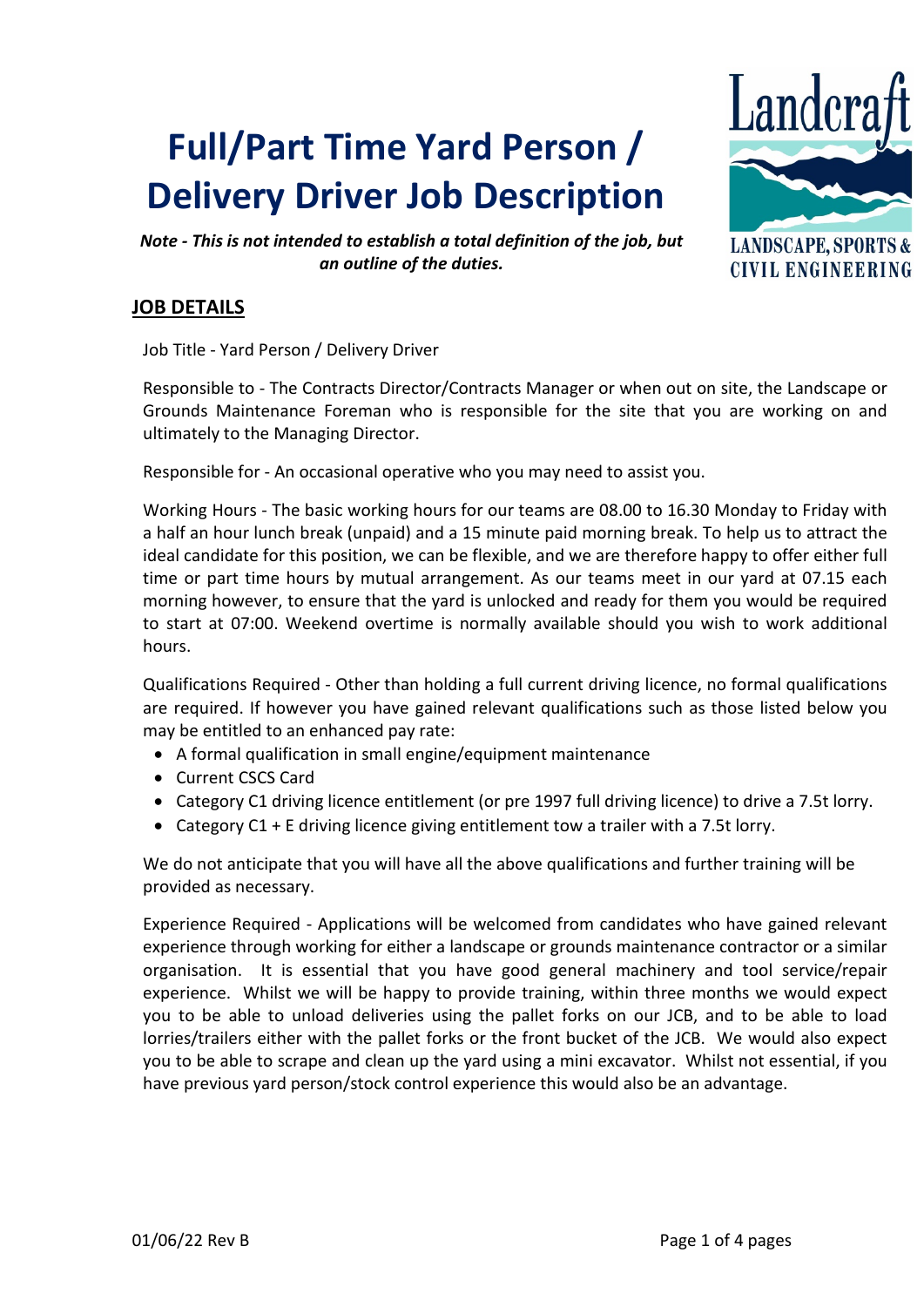### **JOB SUMMARY**

As our Yard Person / Delivery Driver you will be responsible for supporting all our teams through ensuring that our yard is operated efficiently thus ensuring that our teams have available to them the necessary well maintained plant, equipment and materials at all times, but most importantly, at the start of the day so that they can collect what they need and leave for site each morning with the minimum of delay.

Our contracts are typically on large public, commercial, industrial and housing sites geographically spread throughout South Wales and South West England. We do not generally undertake any domestic contracts for private individuals. Our landscape construction contracts are typically associated with new commercial buildings, roads or reclamation sites, or they involve carrying out environmental improvements to established town centres, residential or industrial areas. In addition to maintaining schemes that we have put in place our grounds maintenance teams are responsible for maintaining a large number of established housing association properties that range from small sheltered housing complexes for elderly persons through to housing estates exceeding 400 units. Our sports projects are often associated with schools or public parks.

## **KEY TASKS**

Liaising with the Contracts Management staff and the Contracts Supervisor/Landscape Foremen/Grounds Maintenance Foremen directly to ensure that congestion and staff downtime in the yard in the mornings is reduced to the minimum through:

- Unlocking and opening up the yard before the teams arrive each morning and ensuring that the yard is locked up again at the end of each day.
- Ensuring that plant/equipment and materials from the yard are organised wherever possible in advance and loaded onto trailers the day before so that our teams can just hitch up and go in the morning.
- Ensuring that the yard and plant shed/workshop are maintained in a tidy and organised manner so that everything can be found quickly and that throughways remain clear of obstructions.
- Ensuring that vehicles and trailers are unloaded when they return to the yard in the evening as unloading in the morning is a major cause of congestion.
- Ensuring that our tools and equipment are formally allocated out to teams and then checked over and formally recorded as returned when each team has finished using them.
- Ensuring that our tools and equipment are maintained in a clean and serviced condition thus minimising the likelihood of breakdowns on site, or the frustrations of having to use poorly performing equipment on site.

Receiving yard deliveries, checking them against the suppliers delivery note and either storing the materials appropriately or making them available to site teams if they have been purchased specifically for a project.

Collecting plant, equipment and materials using our transport (van, trailer or 7.5t lorry) from suppliers where it is more economical for us to do so or where it is not possible to arrange for supplier delivery and bringing them back to our yard or delivering directly to site as appropriate.

Formally booking out materials so that the appropriate costs can be allocated to each project.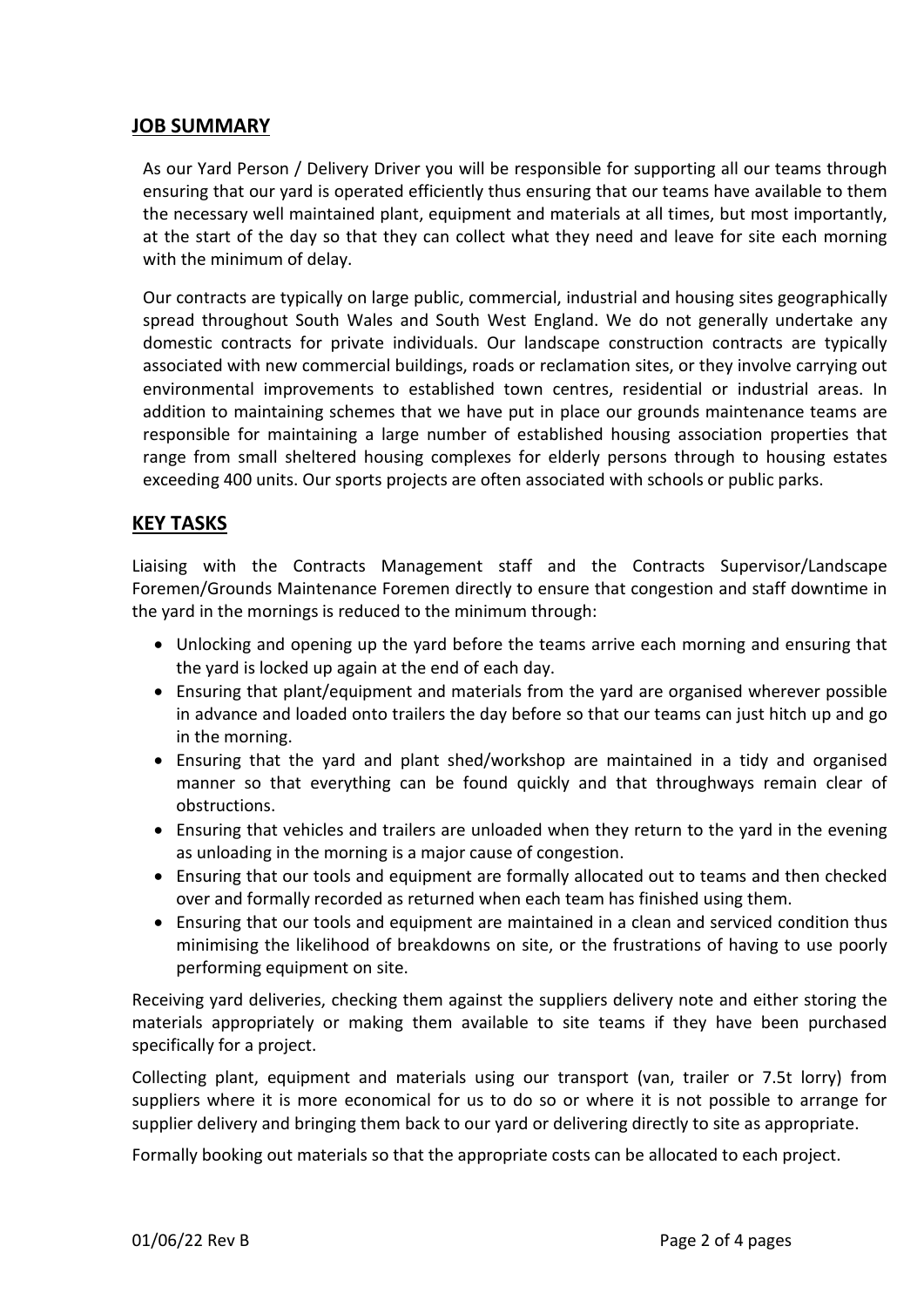Maintaining an up to date list of the materials that we currently hold in stock and ensuring that wherever possible materials are used from stock rather than purchased from suppliers.

Assisting to ensure that our fixed assets register is maintained up to date with additional equipment purchases and the disposal of old equipment.

Assisting with the routine maintenance and repair of our in house plant and equipment through:

- Assessing equipment breakdowns to decide whether we should undertake the repair in house or via one of our approved repairers or whether the equipment should be scrapped if the repair is not likely to be economically viable.
- Undertaking minor routine servicing and repairs to our vehicles, trailers, plant and equipment and upon completion of the repair, completing an Own Plant Maintenance Repair Sheet, returning the completed sheet to the office so that our equipment maintenance records can be updated.
- Undertaking pre-use and post return checks on our own plant and recording the same on our Pre-Use/Return Plant & Equipment Inspection Report.
- Cleaning equipment that has been returned from site and re-greasing etc. as necessary to ensure that it is ready for next use on site.
- Checking that equipment issued to our teams is in good working condition at the time of issue and that it is returned in good condition and that equipment does not get lost or misused through the use of our equipment allocation sheets.
- Completing routine inspections of our pool vehicles and trailers and recording the details of these inspections on our Vehicle/Plant/Trailer Check & Defects Reports in accordance with the company procedure.

Assisting us to ensure that we always have available an adequate stock of general sundry materials such as tree ties etc.

Undertaking formal yard inspections each month in accordance with our ISO procedures.

Undertaking PAT testing in accordance with our PAT testing schedule and procedures.

#### **REMUNERATION**

**Wage** – We offer a rate of pay of between £10.00 to £13.50 per hour depending upon qualifications and/or proven experience. Wage rates are reviewed annually in September. Overtime is payable at time and a quarter on weekdays and time and a half at weekends.

**Holidays** - The holiday year runs from the 1st of January to the 31st of December. In the case of a normal working week of five days, the entitlement to annual holiday relating to each holiday year, which is given as well as eight Bank/Public holidays, is 21 days, increasing by 1 day from the holiday year following completion of 10 years' continuous employment and then by a further 1 day from the holiday year following completion of 15 years' continuous employment to a maximum of 23 days. The entitlement to annual holiday will be reduced pro rata for employees whose normal working week is less than five days. Employees who join the Company during a holiday year will, until the beginning of the next holiday year, be given an entitlement to holiday calculated pro rata to the entitlement to annual holiday according to the proportion of their first holiday year in which they are employed by the Company.